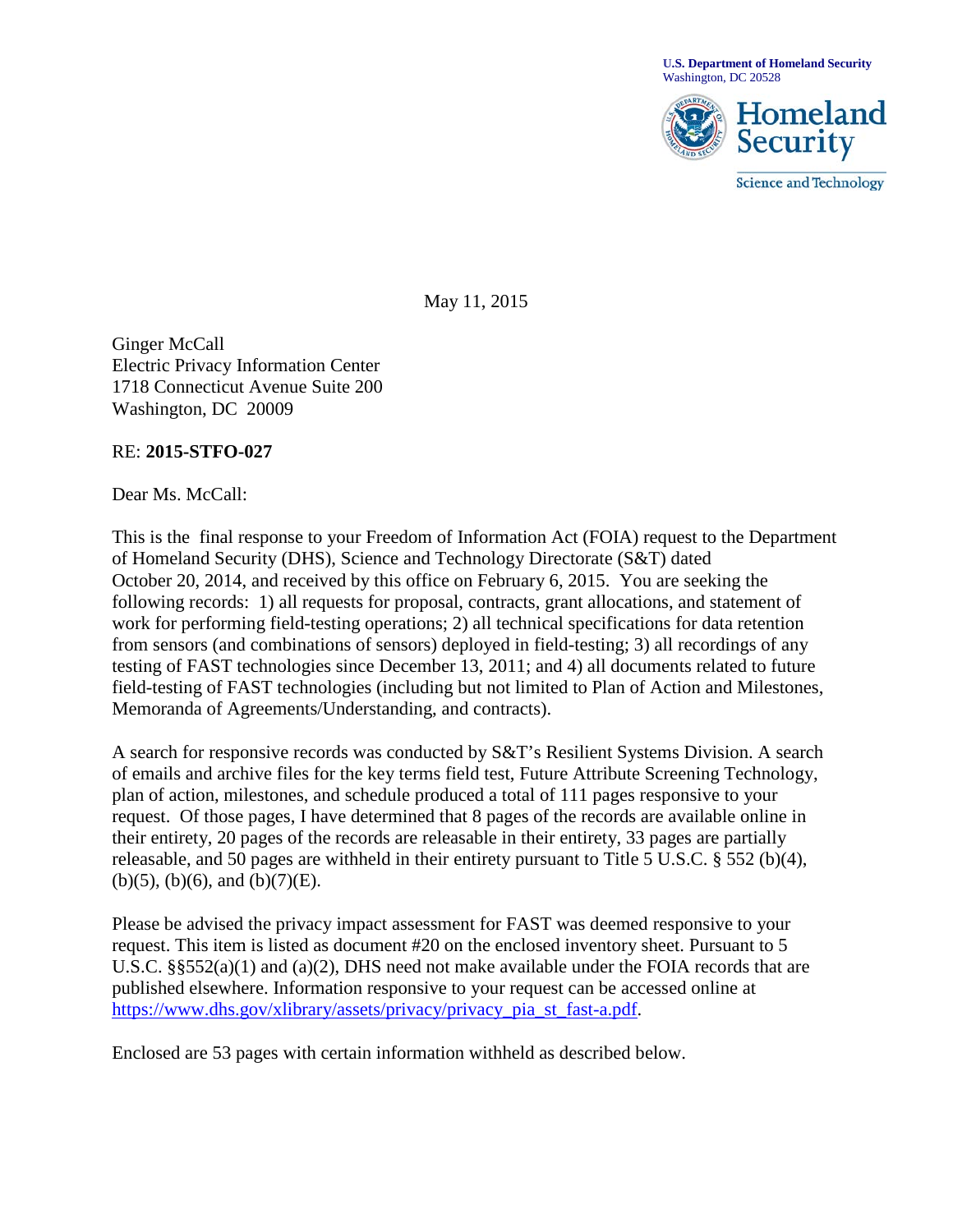**FOIA Exemption 4** protects trade secrets and commercial or financial information obtained from a person that is privileged or confidential. The courts have held that this subsection protects (a) confidential commercial information, the disclosure of which is likely to cause substantial harm to the competitive position of the person who submitted the information and (b) information that was voluntarily submitted to the government if it is the kind of information that the provider would not customarily make available to the public. I reviewed the responsive documents, the submitter's objections to release, and relevant case law, and I determined that certain information is exempt from disclosure under subsection (b)(4) of the FOIA and must be withheld in order to protect the submitter's proprietary interests. The information withheld includes white papers, future business plans, technical designs and schematics, product specifications, quality control procedures, identity of key personnel, suppliers and subcontractors.

**FOIA Exemption 5** protects from disclosure those inter- or intra-agency documents that are normally privileged in the civil discovery context. The three most frequently invoked privileges are the deliberative process privilege, the attorney work-product privilege, and the attorney-client privilege. After carefully reviewing the responsive documents, I determined that discretionary release is applicable and portions of the responsive documents qualify for protection under the

## • **Deliberative Process Privilege**

The deliberative process privilege protects the integrity of the deliberative or decision-making processes within the agency by exempting from mandatory disclosure opinions, conclusions, and recommendations included within inter-agency or intra-agency memoranda or letters. The release of this internal information would discourage the expression of candid opinions and inhibit the free and frank exchange of information among agency personnel. The information withheld includes draft proposals, comments and edits on draft proposals, and agency personnel discussions of an alternative path forward or recommended plans that were not finalized.

**FOIA Exemption 6** exempts from disclosure personnel or medical files and similar files the release of which would cause a clearly unwarranted invasion of personal privacy. This requires a balancing of the public's right to disclosure against the individual's right privacy. [*The types of documents and/or information that we have withheld may consist of birth certificates, naturalization certificates, driver license, social security numbers, home addresses, dates of birth, or various other documents and/or information belonging to a third party that are considered personal.]* The privacy interests of the individuals in the records you have requested outweigh any minimal public interest in disclosure of the information. Any private interest you may have in that information does not factor into the aforementioned balancing test.

**Exemption 7(E)** protects records compiled for law enforcement purposes, the release of which would disclose techniques and/or procedures for law enforcement investigations or prosecutions, or would disclose guidelines for law enforcement investigations or prosecutions if such disclosure could reasonably be expected to risk circumvention of the law. I determined that disclosure of *law enforcement systems checks, manuals, checkpoint locations, and surveillance techniques* could reasonably be expected to risk circumvention of the law. Additionally, the techniques and procedures at issue are not well known to the public.